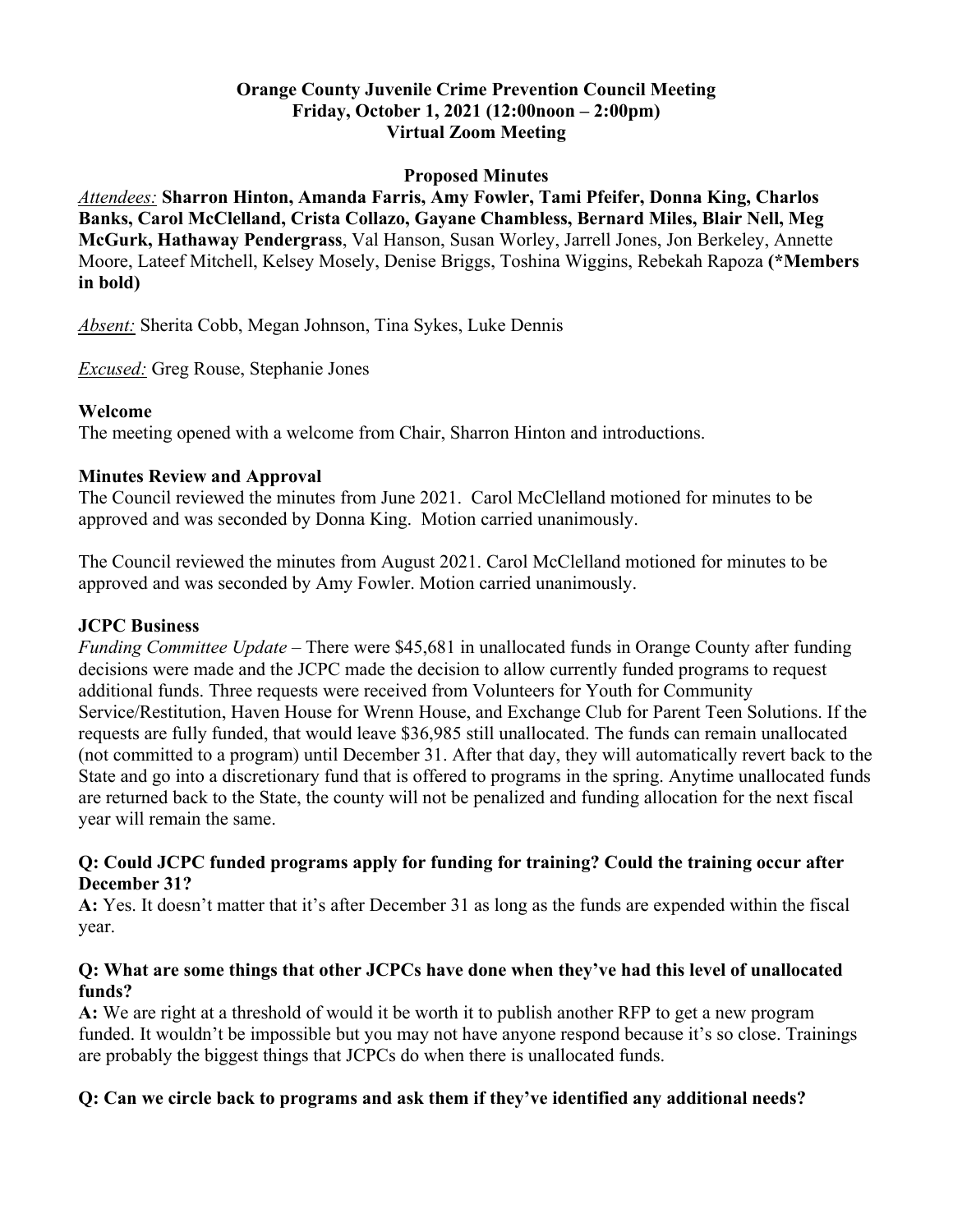**A:** Yes. You can send out another offer. You will need to vote if offering another opportunity to apply for unallocated funds. If do send out another request and will be voting in early December, just know that it's a tight turnaround, but doable to get revision completed and all signatures before December 31.

Donna King made a motion to accept the Exchange Club's Parent Teen Solutions request for \$840 (for technology/computer needs) and was seconded by Amanda Farris. Motion passed unanimously.

Gayane Chambless made a motion to accept Haven House's Wrenn House request for \$1,781 (for technology/computer needs and purchase/installation of interior door) and was seconded by Amy Fowler. Motion passed unanimously.

Amanda Farris made a motion to accept Volunteer for Youth's Restitution/Community Service request for \$6,075 (for raise in restitution payment, portion of annual audit cost, and technology/computer needs) and was seconded by Amy Fowler. Motion passed unanimously.

Gayane Chambless made a motion to allow currently funded JCPC programs to submit new requests for additional program funding, including training and professional development, and was seconded by Donna King. Motion passed unanimously.

Toshina and Denise will send out an email to providers letting them know they can submit additional requests. Denise proposed Sharron calling a special meeting of the JCPC on November 5 at 9:30am to vote on the requests and was agreed upon by Council members in attendance. When a special meeting is called, the quorum is automatically met with whichever Council members attend. The Funding Committee would receive documents prior to the special meeting to review and make a recommendation.

Programs approved for additional funding today should start working on their program agreement/budget revisions and get those submitted ASAP.

*Risk and Needs Committee* – Typically this committee has meet in January and it has been proposed to move the meeting to the fall. This would give the Council more time to review things and not be so rushed in the spring to meet deadlines. We are hopeful that if we back it up a little it will give us some more flexibility. There were some dates proposed on the agenda, but we just need a motion and vote to move the committee date to the fall and can decide on a date at a later time.

Carol McClelland made a motion to move the Risk and Needs Committee meeting from January to the fall and was seconded by Bernard Miles. Motion passed unanimously.

*Membership Update* – We have a couple vacancies that we need to fill: Member of Faith Community, Youth under Age 18, and Parks and Recreation. If anyone has any suggested individuals, please contact them to see if they are interested and we can then follow-up with them. All members are approved by the County Commissioners so as soon as we get individuals identified and committed we can present to the BOCC for approval.

# **Q: Can Parks & Recreation representative be from a municipality or do they have to be County? A:** Either.

The youth rep age has changed to 21. So it can be two youth under age 21, or one youth under age 21 and an adult who works with youth (school counselor, guardian ad litem, youth group leader, etc.). Counties aren't penalized if they don't have all their reps because some positions are hard to fill.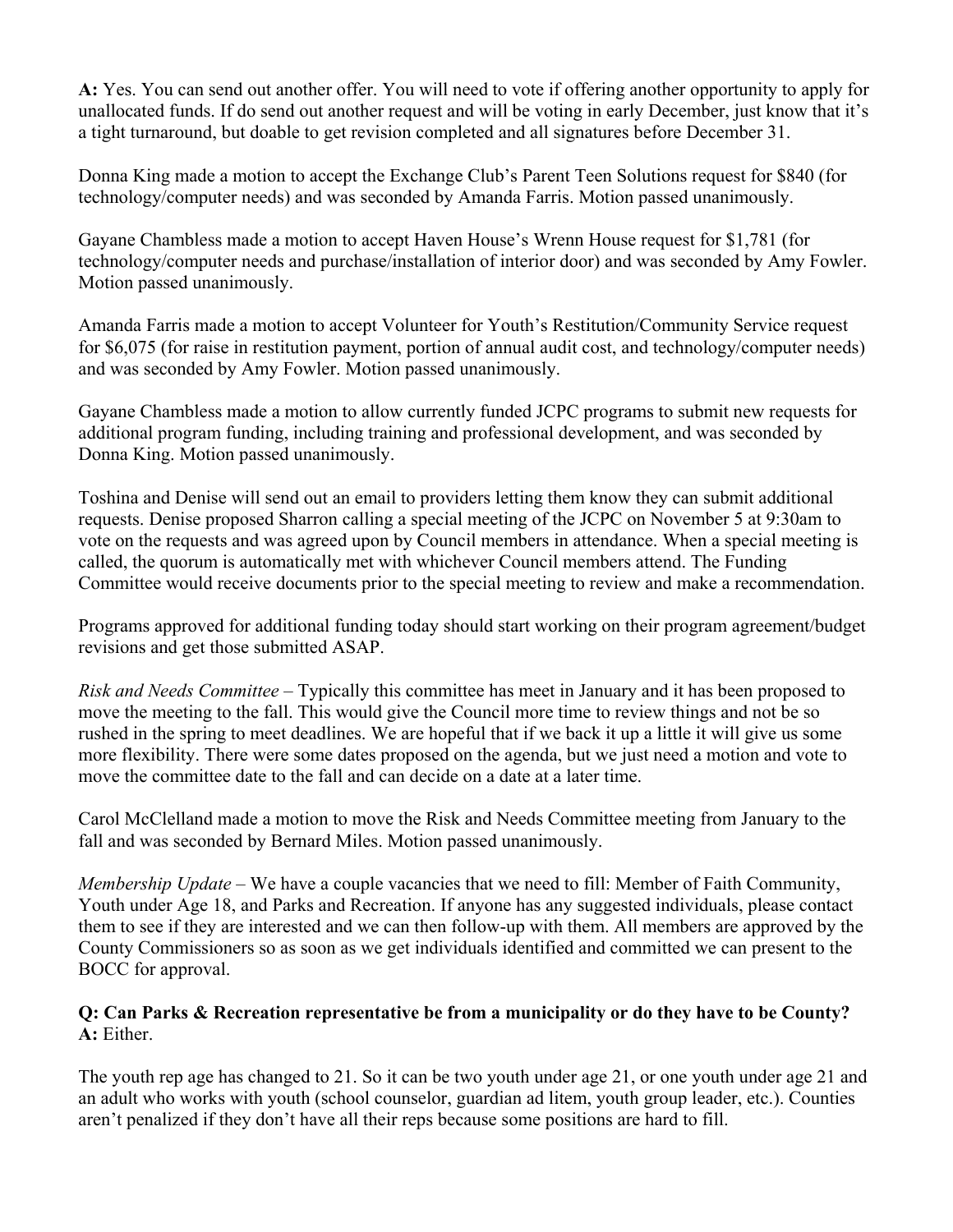*Admin Equipment Update* – A shredder that was purchased with JCPC admin funds about 6-7 years ago has broken down and was disposed of by the county. A laptop that was also purchased with admin funds at the same time had stopped functioning properly and was taken by County IT to be replaced with a County purchased laptop.

#### **Q: Do either need to be replaced? If so, is this something we can use Admin funds for? A:** Neither needs to be replaced.

Denise had asked that this item be added to the agenda for today so that the disposal of the equipment is reflected in the minutes. When she was reviewing Final Accounting for Admin budget, she noticed that these items were marked as being disposed of. The JCPC was out of compliance with how the equipment was disposed of because policy wasn't followed. There is a Disposal and Transfer of Equipment Policy that needs to be followed and it wasn't.

# **Program Updates**

*Dispute Settlement Center* – Last year we had hoped to serve about 30 and ended up serving about half. Lia was incredibly creative last year with serving youth and they met all their measureable objectives. Given all the challenges last year it was incredibly successful so they are happy with that. So far this year, they have served one JJ youth and had 10 direct referrals from Orange County Schools in just the last month. The 10 referrals from OCS is a lot and isn't funded by JCPC, but thought it was interesting to note.

Lia is no longer working with Dispute Settlement Center. She has been a huge asset for the last three year but has accepted a position working in equity with UNC, which has been something she's passionate about. DSC has hired Lia's replacement, Joy Clark, and she will be starting November 1. Joy has been a high school teacher for 15 years and is finishing her law degree. She has also been a restorative justice volunteer for the last two years and they feel like they've found an amazing fit in her.

*Exchange Club* – Last year they expected to serve 18 but only served 16 and think that was pretty good based on previous history. They think things went really well last year and are going to try to keep building upon that success and have taken a suggestion from Gayane to rebrand themselves as the toolbox for parents who are dealing with teenagers.

*Volunteers for Youth* – Community Service/Restitution program served quite a bit lower than what was estimated. They did exceed all their objectives and wonder if there's a case to be made about the smaller the program, they better you can serve the kids. The numbers still haven't picked up as they hoped, but school has only been in session for a couple months. Teen Court's numbers were also quite low last year but they did also exceed their objectives. They are back to meeting in the courthouse and are happy about that.

*Wrenn House* – They were estimated to serve 10 last year and actually served 7. They met all their objectives and just like everyone else it was a hard year. This year, so far, they have served 2 from Orange County. Over the last 2 weeks they were on quarantine as a youth tested positive for Covid. That was a first for them so it was a new experience, but they were expecting it to happen at point. They worked through it; but it wasn't easy. They are now able to accept new referrals. They have implemented new Covid testing policies for both visitors and youth in order to help keep everyone safe and healthy.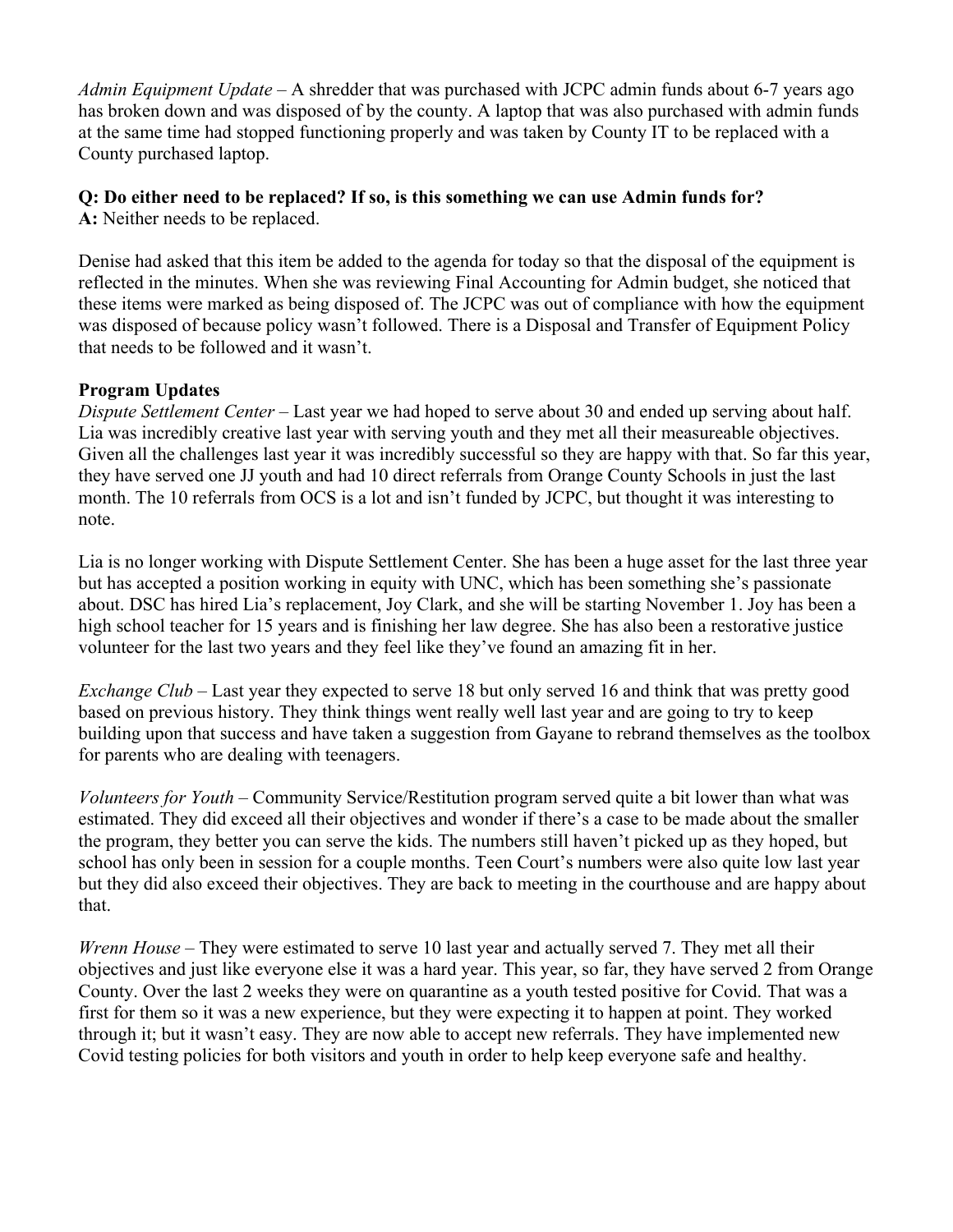## **JJ Data Report**

They have been able to get into the new data system but it does compute data a little differently. For example, the new data captures complaints approved, diverted, and closed versus the old system that captured number of youth. They are also unable to capture electronic monitoring data. There is a four phase roll-out process for the new system, so there may be other data fields coming later down the road.

July – 9 juveniles at intake; 14 delinquent complaints; 1 undisciplined complaint; 0 school based complaints; 8 complaints approved for court; 4 complaints diverted; 3 complaints closed; 1 juvenile placed in detention for 28 days; 0 days used at Wrenn House; and 0 YDC admissions.

August – 11 juveniles at intake; 45 delinquent complaints; 1 undisciplined complaint; 0 school based complaints; 43 complaints approved for court; 2 complaints diverted; 1 complaints closed; 3 juvenile placed in detention for 42 days; 8 days used at Wrenn House; and 0 YDC admissions.

The new system also does not allow for Raise the Age data to be run similarly as in the past. However, she can pull year-to-date data on total served in offense groups. Since January 2021, 10 received violent complaints (A-E felonies), 18 received serious complaints (lower felonies and A1 misdemeanors), 32 received minor complaints (lower level misdemeanors), 1 infraction, and 7 received status offenses.

The new system can run a report on top 10 complaints, but can only be pulled by the district and not the county. However, Amanda does believe that the top complaints are consistent with what is being seen in Orange: breaking and entering of motor vehicle; breaking and entering of a building; felony possession of stolen property; and misdemeanor larceny.

Comment was made about how the data seems to reflect the work the schools are doing to divert minor offenses by utilizing available community programs and resources to help resolve those issues internally.

**Guest Speaker** – Attorney Annette Moore, Director, Orange County Department of Human Rights and Relations will be speaking about One Orange initiative as it relates to racial equity and the community. The framework is a vision for how the county can move forward with a whole county approach to racial equity. Orange County is working with Carrboro, Chapel Hill, and Hillsborough on a county-wide racial equity plan to break down systemic racism and institutional racism. While data is available that shows racial inequities, what isn't available is data that shows strategies used to close racial and economic gaps and that tracks progress over time.

What we know is that Orange County ranks number one in the state for length of life and clinical care and has the highest per capita income in the state and the third highest median household income. Over the last 30 years in Orange County, the black population has decreased while the Asian and Hispanic populations have increased.

When looking at the two school districts, a higher percentage of black and Hispanic students are scoring below grade average and that college and career readiness scores in both school systems have not gotten better over time for students of color, economically disadvantaged and with disabilities. We are also seeing disparities in Orange County with regards to household living in poverty, infant death rate, and life expectancy.

The solid foundation we want to build the count wide racial equity plan on is based on the strength of community engagement and our data. Our racial equity plan is data driven and we must have consistent, measureable, accurate, and reliable data. We must be able to trust the data, have access to the data, know what's behind the data, and be able to understand the data because the data will help us track our progress.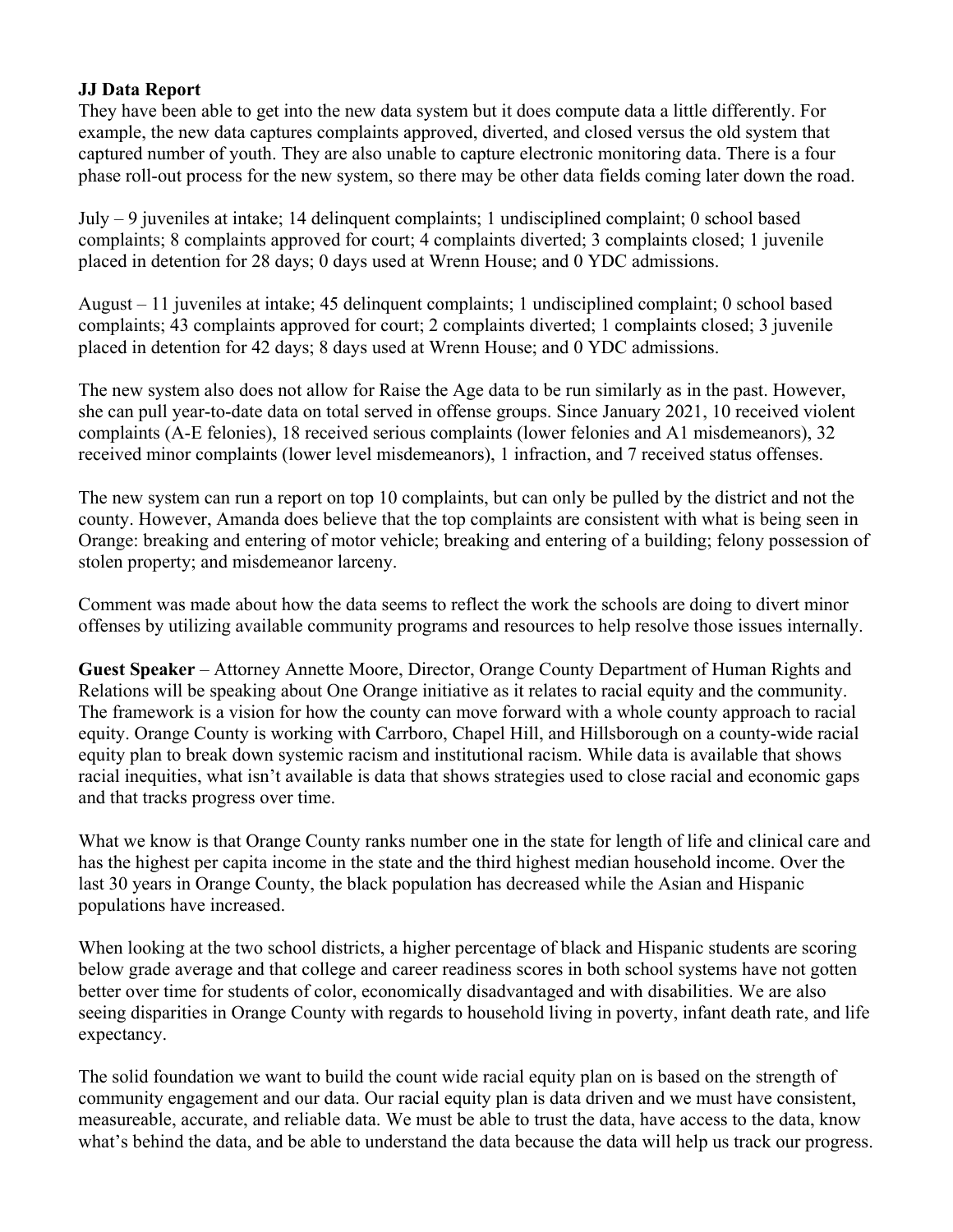We must also be able to engage with the community to ensure that we are moving in the direction the community wants and expects. Our racial equity plan is built around five strategies: racial equity tool, racial equity index, community engagement, training, and evaluation and accountability.

Orange County, the Towns of Chapel Hill and Carrboro, and 11 other jurisdictions in North Carolina became the first jurisdictions in the south to go through racial equity training with the Government Alliance on Race and Equity (GARE). This year long training was designed to build capacity to address institutional, instructional racism for local governments. This training allowed us to build a shared network across jurisdictions and regional boundaries, allowing us to eliminate silos that prevent us from addressing structural racism.

The Racial Equity Action Plan sets forth a process and a set of questions to guide the development, implementation, and evaluation of policies, initiatives, programs, and budget issues to address the impact of racial equity. The racial equity tool helps align racial equity goals with desired outcomes. The Racial Equity Plan commits government to shifting the power dynamic to a shared decision making model, working with the community. Each jurisdiction is experimenting with engagement tactics to reach communities of color focusing on listening, learning, and implementing solutions for all communities and then prioritizing for the perspective of those communities most impacted by racism.

The GARE team is working with SAS and the Data for Good project on the racial equity index and this will be an open source, public data dashboard. It will help us assess our progress on equity in our community and we will use it to track racial equity data from the initiatives and follow trends on racial disparities across departments and jurisdictions. The first index being created is a workforce equity index.

The Training Committee has worked on a plan that provides a continuous cycle of training for policy makers, managers, advisory boards, and commission and community members. The Evaluation and Accountability Committee will develop an evaluation plan based on the principles of the Results-Based Accountability framework. RBA is a national model and provides a disciplined, data-driven, decisionmaking process to help local governments take action to solve problems. The evaluation plan applies racial equity principles embedded into the RBA methodology into the Orange County Racial Equity Plan. The plan also has a stewardship plan that addresses who is accountable for completion of each action, how plans are implemented, how progress is reported, and how success is defined.

# **Q: As part of the community outreach, how do members of the public become engaged and participate?**

**A:** They are asking people to respond to this presentation and let us know what they want out of a racial equity plan and what do they see as priorities.

## **Q: How does this relate to the different boards and commissions that are an extension of the county?**

**A:** The boards and commissions will be trained on the racial equity tool and they will use that as part of their decision making process.

# **Q: So then, at some point we would be asked to integrate that into our funding discussion?**

**A:** Yes. And as a matter of fact, outside agencies funding process will have this integrated for next fiscal year. Applicants will be required to complete the racial equity tool as part of the application.

Toshina commented that the information was very valuable and actually falls right in line with what the Department is doing and pushing JCPCs to establish an Ethnic Disparities subcommittee to focus on disproportionality and disparities. If the JCPC is interested in forming a subcommittee for Racial and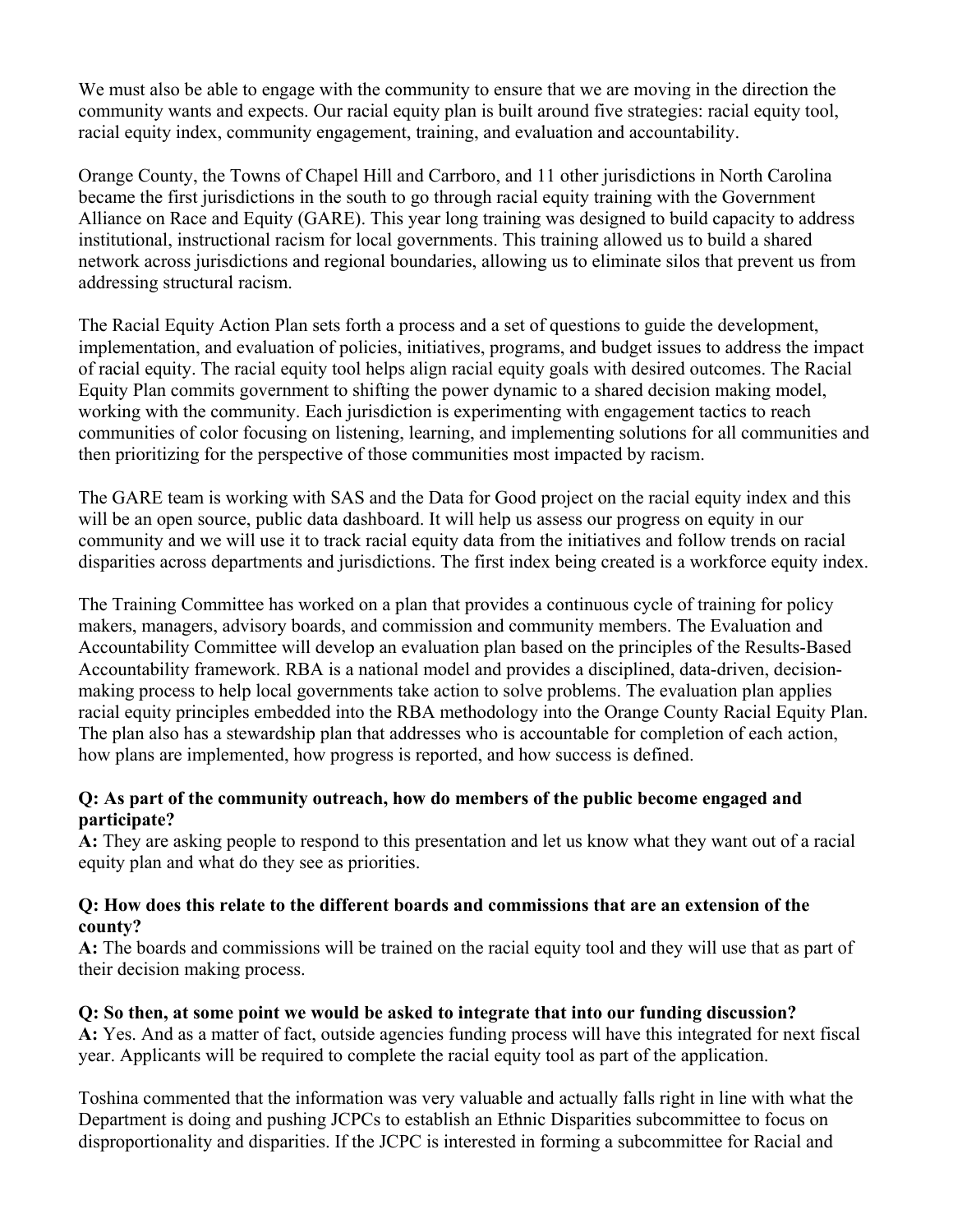Ethnic Disparities (RED), Toshina can provide us with more information. The Department also has RED Coordinator that can provide us with statewide and Orange County data if interested.

# **Q: Does the RED Committee take the place of the DMC Committee?**

**A:** Yes. It was originally DMC and has been changed to RED.

Donna King commented that we did have DMC group in the past that was having some conversations but not sure what the status is currently.

Crista Collazo made a motion to establish a Racial and Ethnic Disparities (RED) Committee and was seconded by Donna King. Motion passed unanimously.

# **Consultant Update**

Recently the Department management team has provided talking points document to Consultants so that the information that is being shared with JCPCs is consistent.

Senate Bill 207 was signed by the Governor on August 30. This bill raised the minimum of six to age 10 with some exceptions for eight and nine year olds who commit violent offenses (A-G felonies). This will take effect December 1, 2021. Six and seven year olds will not be eligible for court at all and eight and nine year olds who have an A-G felony and/or prior adjudication can go to court. The bill has also created a new category of vulnerable juveniles for the younger population. This will allow court counselors to conduct consultations and refer to community programs for intervention. Community programs will be able to continue to serve this population.

House Bill 615 requires all juveniles with suspected mental health issues to have comprehensive clinical assessment within 45 days of disposition. Severe emotional disturbance would also warrant the establishment of a care review team. The Department will be providing additional information on what this will look like in order to establish continuity across the state with service delivery.

House Bill 621 raises the age of school dropout from 16 to 18 and juvenile justice will pick up these cases and it remains on track to be passed by the Senate. Juvenile Justice has requested additional resources to work with this population.

There is a Teen Court pilot being operated in Brunswick, Bladen, and Columbus counties where 16 and 17 year olds who commit minor traffic offenses are being served through a modified Teen Court model instead of being sent to adult court. Please let Toshina know if this is something Orange County is interested in and she can provide additional information.

DPS 2020 Annual Report has been published on their website if anyone would like to review it.

NCJSA Fall Conference will be held at Carolina Beach October 13-15.

Final Accounting has been completed for Orange County with the exception of Boomerang program that remains under review. The plan is to have it completed by next week. The only refund is for JCPC Admin and the amount was \$10,455.70.

Due to YASI implementation, sponsoring agencies are required to complete the full assessment at youth intake.